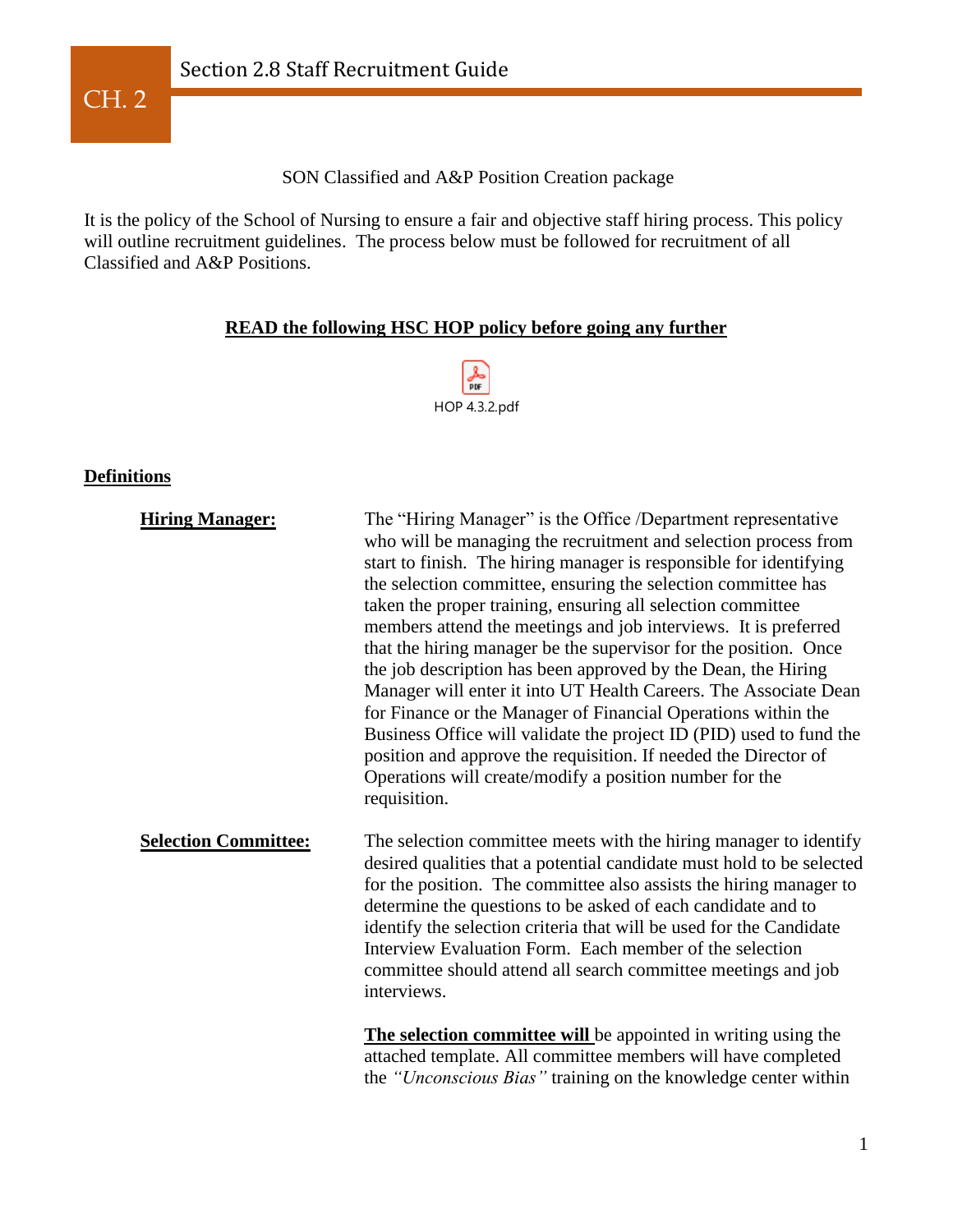one calendar year. At a minimum, the selection committee will include:

### **Staff Recruitment Process**

Once the hiring manager has read HSC HOP 4.3.2, the following steps must be completed.

**1. The hiring manager will appoint a selection committee** in writing using the attached template. All committee members will have completed the *"Unconscious Bias"* training on the knowledge center within one calendar year. At a minimum, the selection committee will be comprised of at least three (3) individuals and include:

> 1. Supervisor (Chair of the committee) 2. Faculty member(s), if relevant for the position, as determined by the supervisor 3. Staff representative(s) from the office where the position is housed 4. Other School of Nursing and/or University staff who the

supervisor considers stakeholders for the position being hired

- **2.** The hiring manager (and supervisor, if different than the hiring manager) meets with the selection committee to discuss the requirements to gain an understanding of the job duties and agree on the qualities the candidate should have as well as the questions to be asked to each candidate.
- **3.** The hiring manager creates the job requisition using the template below. The hiring manager should prepare position description that specifically describes the position to be filled. The position description should include the essential and incidental duties of the job as well as the required education, experience, knowledge, skills and abilities. The completed template should be submitted to the Director of Business Operations for review and submission to the Dean.

HR can be consulted for the specific job code/job title.

| <b>FLSA</b> | Non-Exempt / Exempt                                                                                                                                                       |
|-------------|---------------------------------------------------------------------------------------------------------------------------------------------------------------------------|
|             | <b>Exempt positions</b> are excluded from minimum wage, overtime regulations, and other<br>rights and protections afforded nonexempt workers. Employers must pay a salary |

Use the template below to create the position description and job requisition.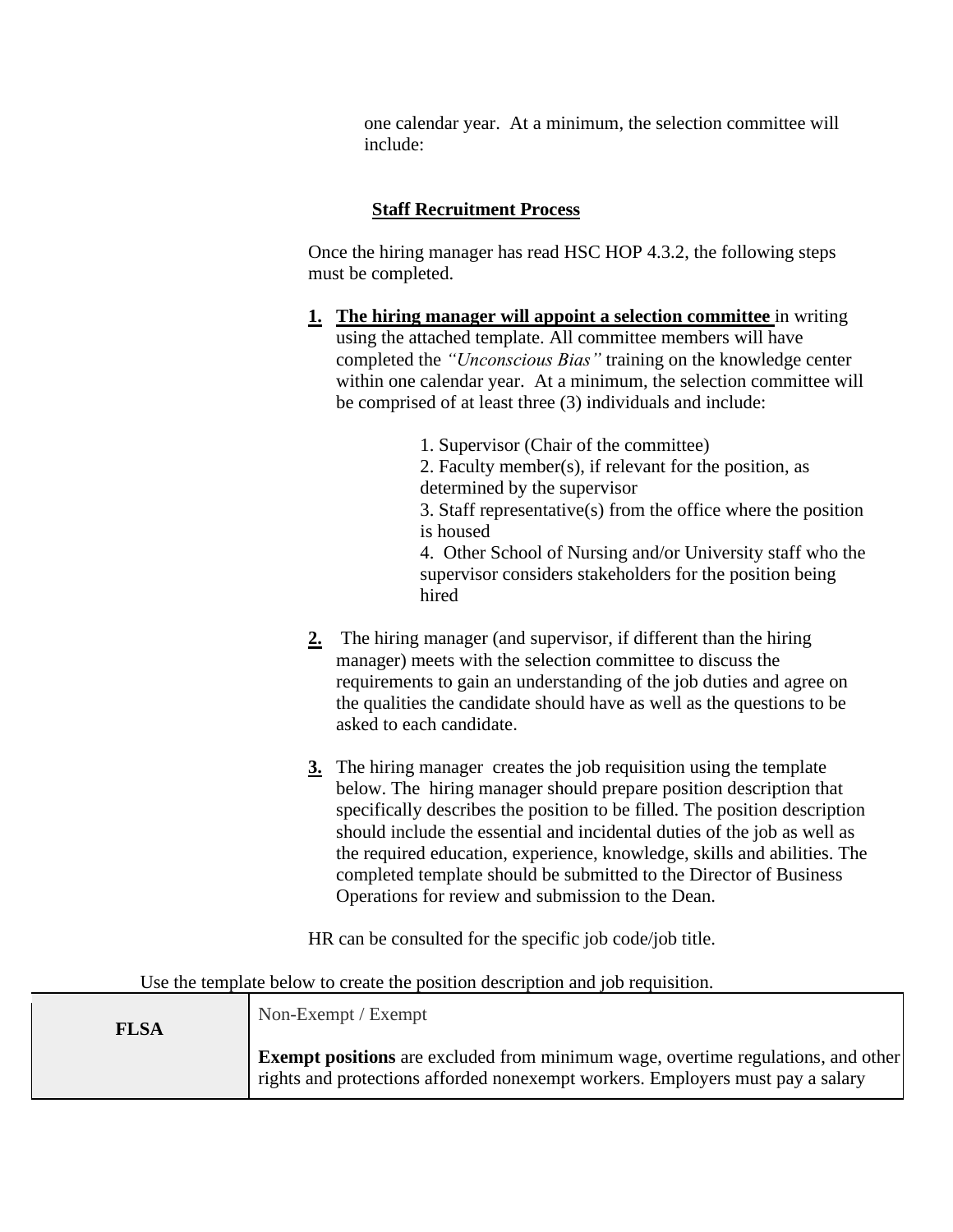|                                            | rather than an hourly wage for a position for it to be exempt.<br>Nonexempt employees, as the term implies, are not exempt from FLSA requirements<br>Employees who fall within this category must be paid at least the federal minimum<br>wage for each hour worked and given overtime pay of not less than one-and-a-half<br>times their hourly rate for any hours worked beyond 40 each week.<br>In the HSC the determination of Exempt/Non-exempt is the job code                                                                                                                                                                                                                                                                                                                                             |  |
|--------------------------------------------|------------------------------------------------------------------------------------------------------------------------------------------------------------------------------------------------------------------------------------------------------------------------------------------------------------------------------------------------------------------------------------------------------------------------------------------------------------------------------------------------------------------------------------------------------------------------------------------------------------------------------------------------------------------------------------------------------------------------------------------------------------------------------------------------------------------|--|
| <b>Salary</b>                              | This salary range comes from the job explorer. At no time during the interview<br>process will ANY salary negotiates take place. ONLY HR CAN MAKE AN<br>OFFER AND NEGOTIATE SALARY<br>In accordance with HOP, Section 4.6.7, "Compensation Administration for<br>Classified Employees", new hired employees will be paid at the minimum pay rate<br>of the position. However, departments have the discretion to pay up to 15% above<br>the minimum rate depending on the job candidate's qualifications. Any<br>appointments that may require a pay rate above the 15% limit will require a<br>justification letter and request for approval to the Vice President for Human<br>Resources.<br>Jobs Description and Job codes can be located on line at<br>http://uthscsa.edu/hr/inside/explorer/career_nav1.asp |  |
| PID for the position                       |                                                                                                                                                                                                                                                                                                                                                                                                                                                                                                                                                                                                                                                                                                                                                                                                                  |  |
| Intended office space for<br>this position |                                                                                                                                                                                                                                                                                                                                                                                                                                                                                                                                                                                                                                                                                                                                                                                                                  |  |
| <b>Required Qualifications</b>             | These requirements need to be clearly stated in the position description<br>The job code has basic qualification (e.g., experience, education) but if the position<br>requires bilingual, specific certification or unique experience then it needs to be<br>clearly indicated on the position posting.<br>Jobs Description and Job codes can be located on line at                                                                                                                                                                                                                                                                                                                                                                                                                                              |  |
|                                            | http://uthscsa.edu/hr/inside/explorer/career_nav1.asp                                                                                                                                                                                                                                                                                                                                                                                                                                                                                                                                                                                                                                                                                                                                                            |  |
| <b>Job Title</b>                           | This is the job title from career explorer. Don't make up a job title.<br>Jobs Description and Job codes can be located on line at<br>http://uthscsa.edu/hr/inside/explorer/career_nav1.asp.                                                                                                                                                                                                                                                                                                                                                                                                                                                                                                                                                                                                                     |  |
| <b>Person Replacing</b>                    | Self-Explanatory                                                                                                                                                                                                                                                                                                                                                                                                                                                                                                                                                                                                                                                                                                                                                                                                 |  |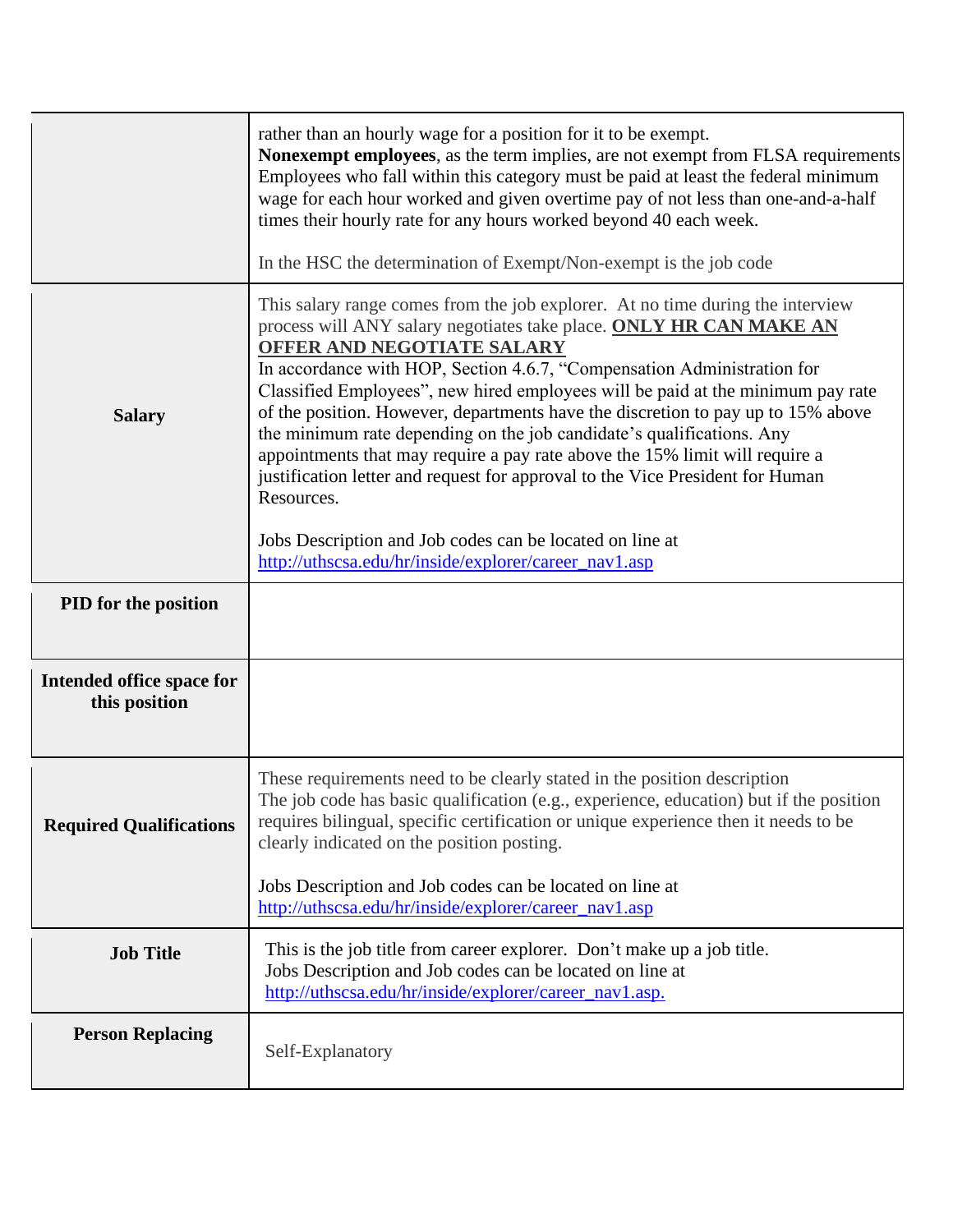| Supervisor/Investigator                                | Self-Explanatory                                                                                                                                                                                                                            |  |  |
|--------------------------------------------------------|---------------------------------------------------------------------------------------------------------------------------------------------------------------------------------------------------------------------------------------------|--|--|
| <b>Supervisor's position</b><br>number                 | Self-Explanatory                                                                                                                                                                                                                            |  |  |
| <b>Work Location</b>                                   | Self-Explanatory                                                                                                                                                                                                                            |  |  |
| <b>Paid Basis</b>                                      | HRL - Hourly Regular employees<br>N12 - Monthly - Non-Regulars<br>N24 - Semi Monthly -Non-Regular<br><b>SAL</b> - Salary Monthly Regular                                                                                                    |  |  |
| <b>FTE</b>                                             |                                                                                                                                                                                                                                             |  |  |
| <b>Duration of</b><br><b>Employment</b>                | $4\frac{1}{2}$ months or more $4\frac{1}{2}$ months or less                                                                                                                                                                                 |  |  |
| Date position is<br>available                          |                                                                                                                                                                                                                                             |  |  |
| <b>Work Schedule</b>                                   | Clearly indicate what is expected of this position.<br>Monday - Friday $8 AM - 5 PM$ ; Some evening or weekends required with<br>advanced notice                                                                                            |  |  |
| <b>Number of hours per</b><br>week                     | 40                                                                                                                                                                                                                                          |  |  |
| Is this position<br>required to drive a UT<br>vehicle? | N <sub>0</sub>                                                                                                                                                                                                                              |  |  |
| State the purpose of<br>this position                  | This is the reason for the job position and a description. At a minimum it should<br>include: under what office in the School of Nursing the position is assigned, to<br>whom this position reports, and a detailed description of the job. |  |  |
| Preferred<br>Qualifications                            |                                                                                                                                                                                                                                             |  |  |
| <b>Job Duties</b>                                      | Enter the specific job duties of the position                                                                                                                                                                                               |  |  |
| <b>Desired Start Date</b>                              |                                                                                                                                                                                                                                             |  |  |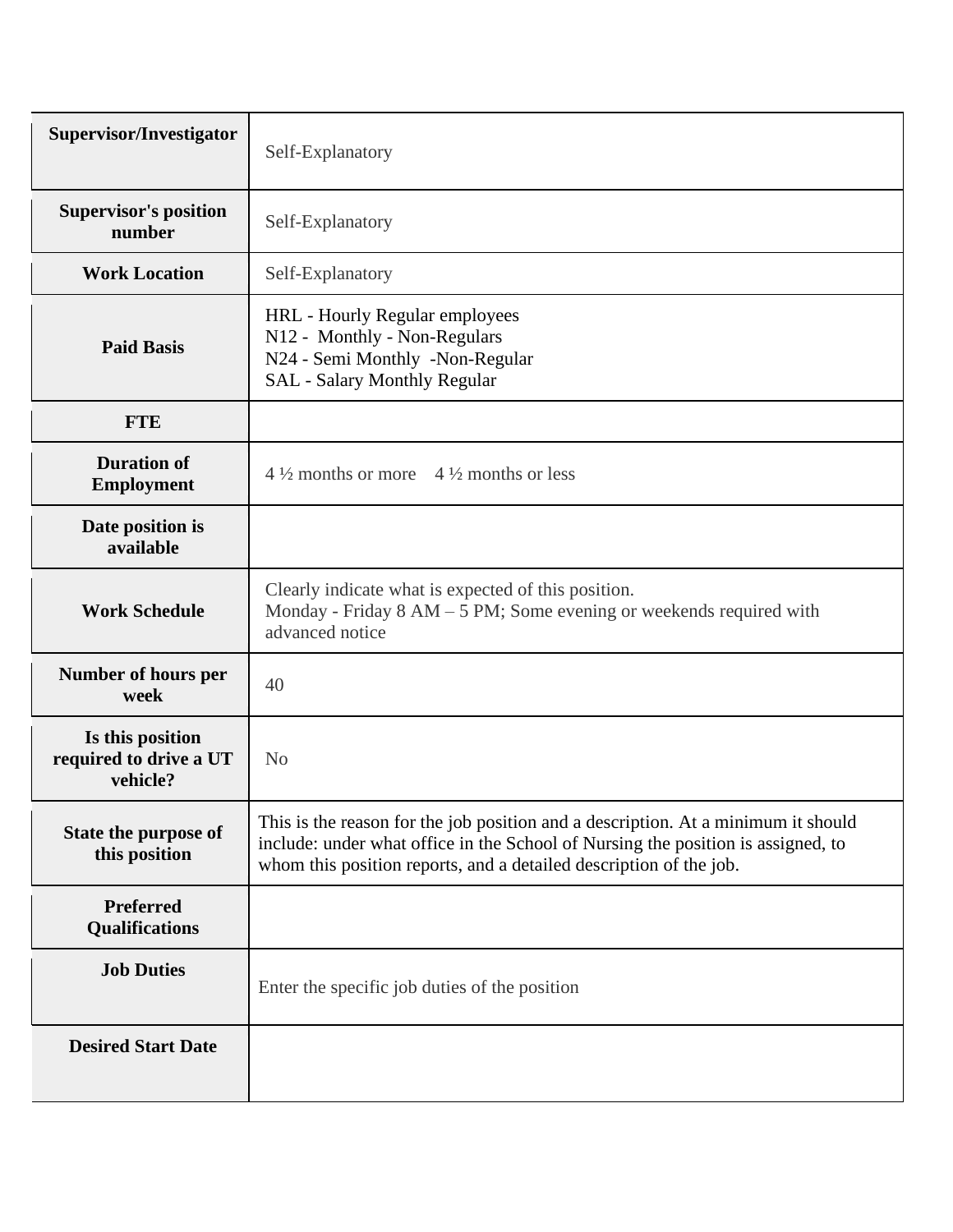| <b>Position End Date</b><br>(Grant Expiration)                                                              |                                                                                                                                                                                                                                                                                                                                                    |
|-------------------------------------------------------------------------------------------------------------|----------------------------------------------------------------------------------------------------------------------------------------------------------------------------------------------------------------------------------------------------------------------------------------------------------------------------------------------------|
| Name and e-mails of<br>persons needing access<br>to the candidate pool for<br>the purpose of<br>recruitment | By requesting a job posting you agree to check the UT Careers data base daily.<br>Each candidate file must be fully reviewed. At the time of candidate selection you<br>must be able to provide a reason for selection of the finalist. You will also be<br>required to provide justification for each candidate as to why they were not selected. |

- **4.** Once the job description has been approved by the Dean, the Hiring Manager will enter it into UT Health Careers. The Associate Dean for Finance or the Manager of Finance in the business office will validate the PID funding and approve the requisition. If needed the Director of Operations will create/modify a position number for the requisition.
- **5.** Prior to any job interviews, each member must have taken the unconscious bias training. The hiring manager should maintain documentation of when each selection committee member completed these trainings.

Job interview questions are an important part of the screening process that requires careful preparation and execution. As in the selection criteria, interview questions should be based on the job position description, and the knowledge, skills, and abilities required to perform the work. They must be objective, lawful, and nondiscriminatory. A copy of the interview questions must be provided to the Director of Business Operations prior to conducting the interviews. Additional guidelines to preparing interview questions include the following:

- 1. Ask all job candidates the same basic questions,
- 2. All interviews should be conducted in a similar environment,
- 3. Questions should cover objective job-related criteria, and
- 4. Most questions should focus on the essential functions of the job.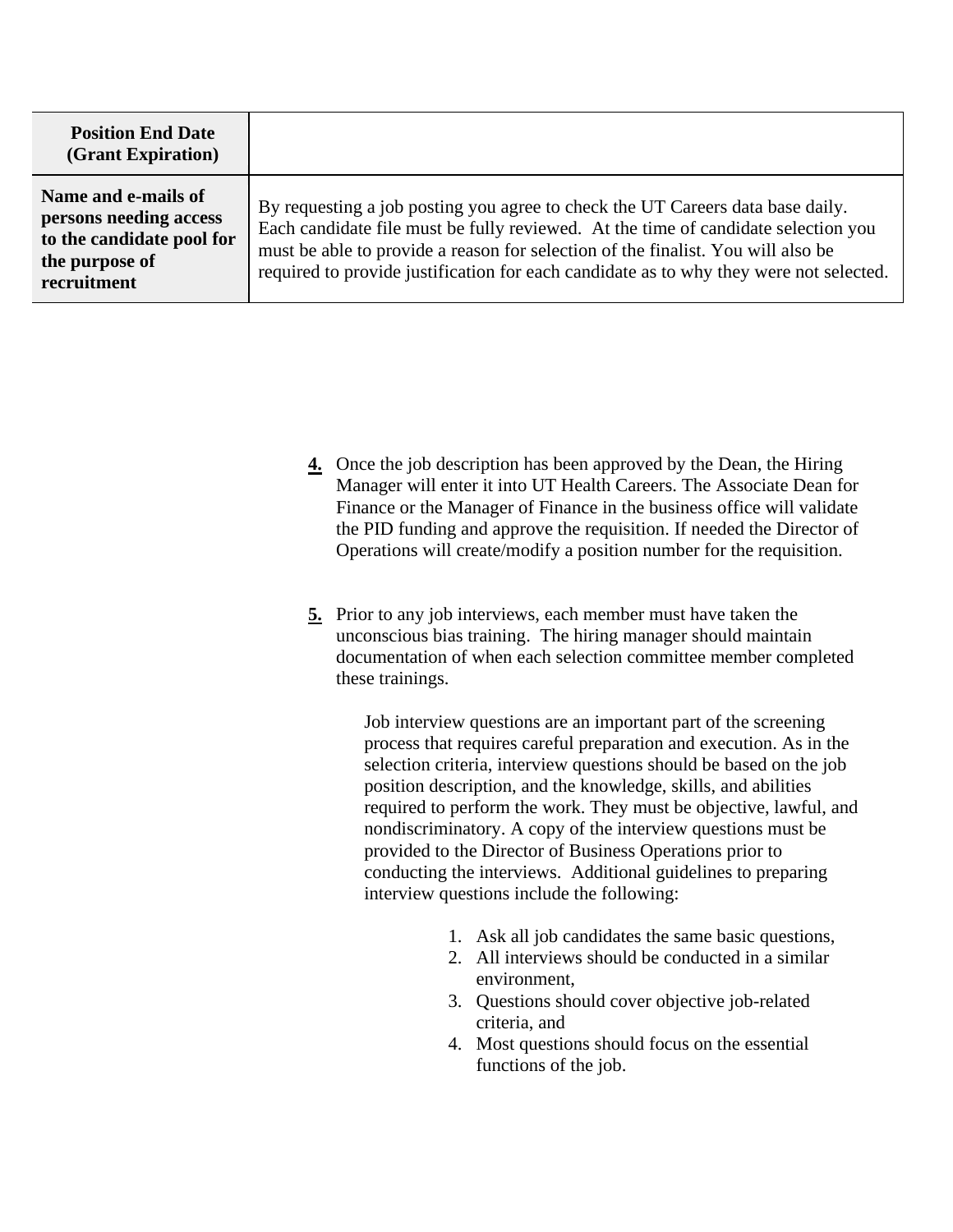Evaluating job candidates should be done by means of an objective and methodical process that includes the selection criteria and the responses made to the interview questions and information in the job application. Recommended evaluation tools are provided per this policy that scores the job candidates. A rubric with the same selection criteria should be used for all job candidates for a particular job (see attached for an example of an evaluation rubric). The evaluation rubric must be objective, documented, and nondiscriminatory. A copy of the rubric must be provided to the Director of Business Operations prior to conducting the interviews

**6.** Once the most qualified candidate is selected, the name, selection committee member appointment letters, all evaluation forms, and interview questions will be forwarded to the Business Office.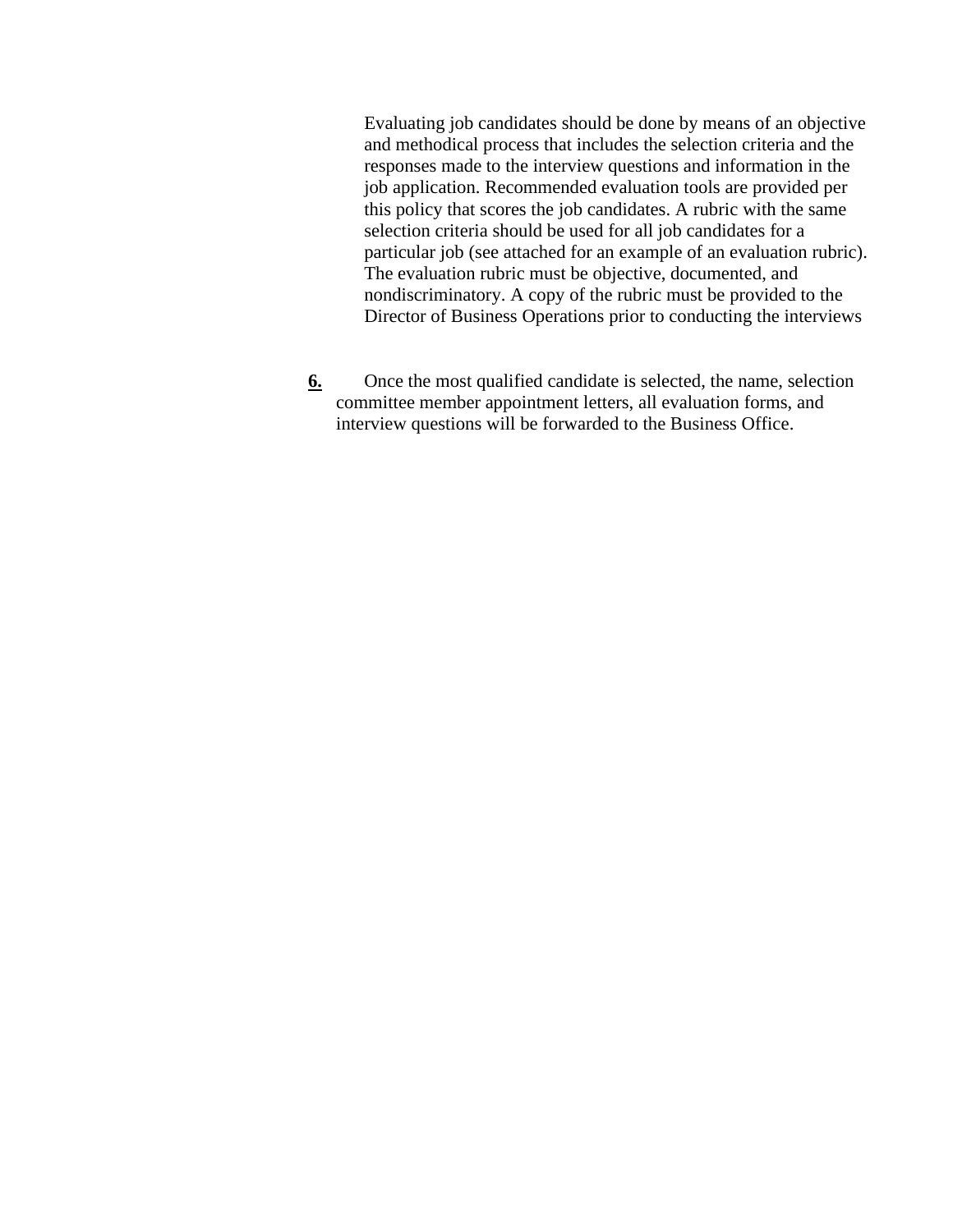

### **Sample Memo**

Date: August 23, 2017

To: (Name) Selection Committee Member

From: (Name) Hiring Manager

### Re: Selection Committee Member Appointment

I want to extend my deep appreciation to you for your willingness to serve on the selection committee for the position of \_\_\_\_\_\_\_\_\_\_\_\_\_\_\_ in the Office of \_\_\_\_\_\_\_\_\_\_\_\_\_\_\_\_\_\_ I am confident your leadership on this important selection committee will lead to identifying a highly qualified and experienced staff member.

### **As a selection committee member you are required to complete the "***Unconscious Bias"* **training module in the Knowledge Center within the last year. If you have not taken this training in the last year, it must be completed by XXXXXXX (Date).**

I appreciate your support and leadership regarding this important search and your continued overall support of our School of Nursing. Thank you ever so much!

\_\_\_\_\_\_\_\_\_\_\_\_\_\_\_\_\_\_\_\_\_\_\_\_\_\_\_\_\_\_\_\_\_\_\_\_\_\_\_\_\_\_\_\_\_ \_\_\_\_\_\_\_\_\_\_\_\_\_\_\_\_\_ By my signature above I willingly accept this appointment Date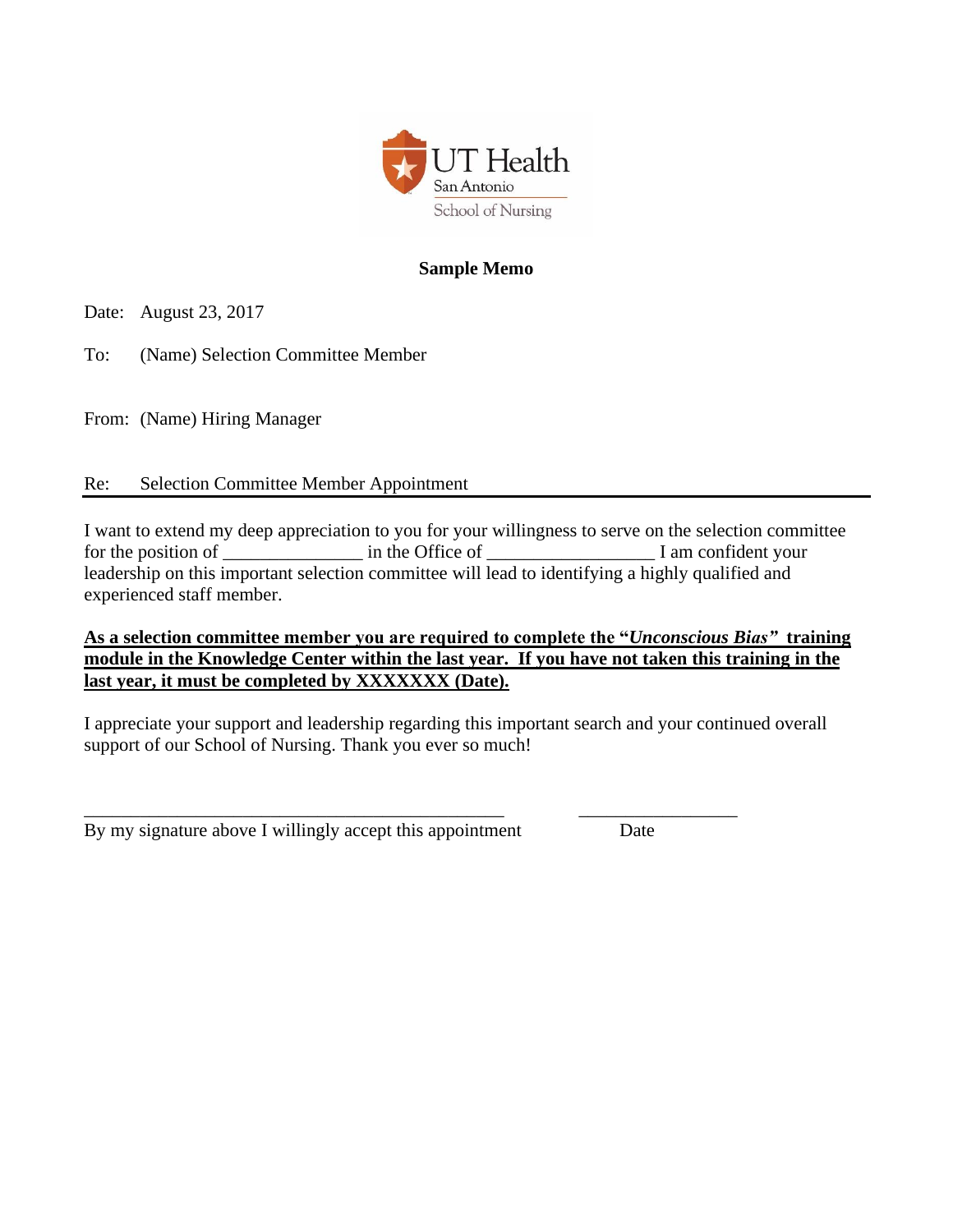**Sample Candidate Interview Evaluation Form CONFIDENTIAL This rubric should be modified as needed to fit the requirements of the position.** 

| Position:<br><b>Applicant Name:</b>                                                                                                                                                                                                                                    |           |                         |                                                  |                |              |
|------------------------------------------------------------------------------------------------------------------------------------------------------------------------------------------------------------------------------------------------------------------------|-----------|-------------------------|--------------------------------------------------|----------------|--------------|
| <b>Selection Committee Member:</b>                                                                                                                                                                                                                                     |           |                         |                                                  |                |              |
| Please use this form as a guide to evaluate the applicant's qualifications for the Director of Faculty Affairs. Check the<br>appropriate numeric value corresponding to the applicant's level of qualification and provide appropriate comments in the<br>space below. |           |                         |                                                  |                |              |
| 5. Outstanding<br><b>Rating Scale:</b>                                                                                                                                                                                                                                 |           |                         | 2. Below Average-does not meet requirements      |                |              |
| 4. Excellent-exceeds requirements                                                                                                                                                                                                                                      |           |                         | 1. Unable to determine or not applicable to this |                |              |
| 3. Competent-acceptable proficiency                                                                                                                                                                                                                                    | candidate |                         |                                                  |                |              |
|                                                                                                                                                                                                                                                                        |           |                         | <b>Rating</b>                                    |                |              |
|                                                                                                                                                                                                                                                                        | 5         | $\overline{\mathbf{4}}$ | 3                                                | $\overline{2}$ | $\mathbf{1}$ |
| <b>Candidate's Understanding of the Position</b>                                                                                                                                                                                                                       |           |                         |                                                  |                |              |
| Assess candidate's knowledge of the position, its                                                                                                                                                                                                                      |           |                         |                                                  |                |              |
| complexities and its responsibilities.                                                                                                                                                                                                                                 |           |                         |                                                  |                |              |
| <b>Professional Impression and Manager Presence</b>                                                                                                                                                                                                                    |           |                         |                                                  |                |              |
| Consider self-confidence, presence and<br>emotional                                                                                                                                                                                                                    |           |                         |                                                  |                |              |
| intelligence to<br>assess the candidate's<br>level<br>$\circ$ of                                                                                                                                                                                                       |           |                         |                                                  |                |              |
| professionalism.                                                                                                                                                                                                                                                       |           |                         |                                                  |                |              |
| <b>Environment</b>                                                                                                                                                                                                                                                     |           |                         |                                                  |                |              |
| Assess candidate's understanding of the academic                                                                                                                                                                                                                       |           |                         |                                                  |                |              |
| culture and environment. Demonstrates substantive                                                                                                                                                                                                                      |           |                         |                                                  |                |              |
| knowledge of the School of Nursing's mission.                                                                                                                                                                                                                          |           |                         |                                                  |                |              |
| <b>Multi-site/Complex Environments</b>                                                                                                                                                                                                                                 |           |                         |                                                  |                |              |
| Assess ability to lead and develop innovative programs                                                                                                                                                                                                                 |           |                         |                                                  |                |              |
| that are customized yet, standardized across diverse                                                                                                                                                                                                                   |           |                         |                                                  |                |              |
| constituencies.                                                                                                                                                                                                                                                        |           |                         |                                                  |                |              |
| <b>Career Progression, Depth and Variety of Relevant</b>                                                                                                                                                                                                               |           |                         |                                                  |                |              |
| <b>Experience</b>                                                                                                                                                                                                                                                      |           |                         |                                                  |                |              |
| Assess the scope and diversity of previous experiences                                                                                                                                                                                                                 |           |                         |                                                  |                |              |
| in other leadership roles.                                                                                                                                                                                                                                             |           |                         |                                                  |                |              |
| <b>Operational Expertise</b>                                                                                                                                                                                                                                           |           |                         |                                                  |                |              |
| Assess the candidate's understanding of the respective                                                                                                                                                                                                                 |           |                         |                                                  |                |              |
| work center and effective management of teams.                                                                                                                                                                                                                         |           |                         |                                                  |                |              |
| Leadership                                                                                                                                                                                                                                                             |           |                         |                                                  |                |              |
| Assess ability (not necessarily demonstrated track                                                                                                                                                                                                                     |           |                         |                                                  |                |              |
| record) to effectively partner with other staff employees                                                                                                                                                                                                              |           |                         |                                                  |                |              |